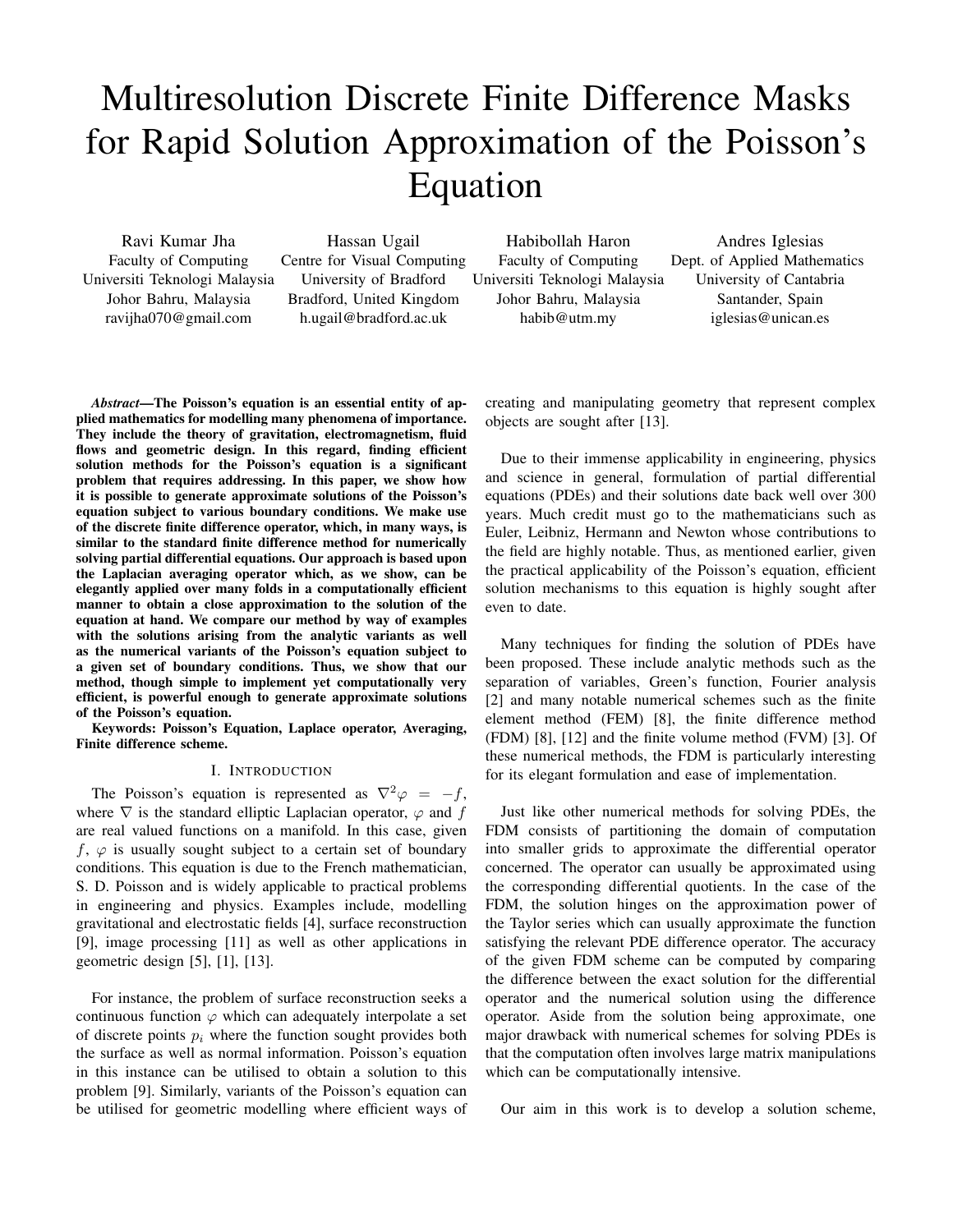specifically for the Poisson's equation, using the idea behind the FDM. The fundamental difference in what we are proposing here, however, is that we use the discrete finite difference mask to iteratively approximate the domain of solution. Thus, our method is computationally very efficient and computations in our case are linear averaging over the computational domain and is free from complex matrix operations. The fundamental idea behind this solution scheme is based on the fact that the Laplacian operator essentially signifies an averaging process. This is due to the very definition of the Laplacian operator and we take advantage of this to formulate a simple yet elegant way of obtaining a satisfactory approximate solution of the Poisson's equation subject to the given set of boundary conditions.

The rest of this paper is structured as follows. In Section II, we discuss our methodology in detail. We show the idea of FDM can be used to implement multiresolution discrete masks which can be applied continuously to approximate the Poisson's operator in the solution space. In Section III, we discuss how we can implement a solution scheme and provide details of our algorithm. In Section IV, we discuss some relevant examples to demonstrate the computational accuracy as well as the ease at which our solution scheme can be implemented. Finally, in Section V, we conclude this paper and present possible future direction in which this study can be taken forward.

## II. METHODOLOGY

As discussed earlier, there exist a vast number of techniques for solving elliptic PDEs such as the Poisson equation [6], [10]. Of those methods, the FDM is one of the compact methods and hence is a popular solution scheme. For this very reason, we hinge our method on this technique, and we implement our solution scheme to simplify the solution process further.

To discuss our methodology in detail, we take the elliptic PDE of the form,

$$
\frac{\partial^2 \varphi}{\partial x^2} + \frac{\partial^2 \varphi}{\partial y^2} = -f(x, y),\tag{1}
$$

in the bounded domain  $\Omega = [0, 1] \subset \Re$ . The above PDE is nothing but the 2-dimensional form of the Poisson's equation in the standard Euclidean space with the source term  $f(x, y)$ . We can now take the associated Laplacian operator such that,

$$
\nabla^2 = \frac{\partial^2 \varphi}{\partial x^2} + \frac{\partial^2 \varphi}{\partial y^2}.
$$
 (2)

The first step in deriving a finite difference approximation of the Equation (1) is to partition the unit interval into a finite number of discretely smaller intervals. Thus, it is important to highlight the fact that the numerical solution, in this case, is not defined on the whole domain but at a finite number of points in  $\Omega$  [6], [15].

We introduce the equally distributed grid points in each of the domain directions such that  $\varphi_i$  is  $0 \leq i \leq M+1$  and  $\varphi_j$  is  $0 \leq n \leq N+1$ . Here  $\varphi_i = ih$  while  $\varphi_j = jk$  with integer spacing h is given by  $h = 1/(M + 1)$  and k is given by  $k = 1/(N + 1)$ . Thus, at each of the grid points we are looking for a numerical value  $\varphi_{ij}$  where  $\varphi_0 = \alpha$  and  $\varphi_1 = \beta$ are imposed at the boundaries of  $\Omega$ .

Using the above formulation, we can write the discrete PDE operator for the Laplacian (2) such that,

$$
\frac{u_{i+1,j} - 2u_{i,j} + u_{i-1,j}}{h^2} + \frac{u_{i,j-1} - 2u_{i,j} + u_{i,j+1}}{k^2} = 0,
$$
 (3)

where  $u_{i,j}$  is the operator parameter for  $(i, j)$  node points and  $h$  and  $k$  are the spatial discretisations. For simplicity, we take equal spacing across both directions of the domain to have,

$$
\frac{u_{i-1,j} + u_{i+1,j} + u_{i,j-1} + u_{i,j+1}}{4} = u_{i,j}.
$$
 (4)

For further details of this difference operator, the reader is referred to [12].



Fig. 1. Illustration of the averaging property of the finite difference operator.

Now, from the format of the Equation (4), and as shown in Figure 1, one can see that the form of  $u$  is actually the mean of its four neighbour points from the north, west, south and the east. Thus, the discrete Laplacian operator can be approximated by considering the standard averaging of the neighbouring values. It is this idea that we extend further in order to formulate our proposed approximate solution.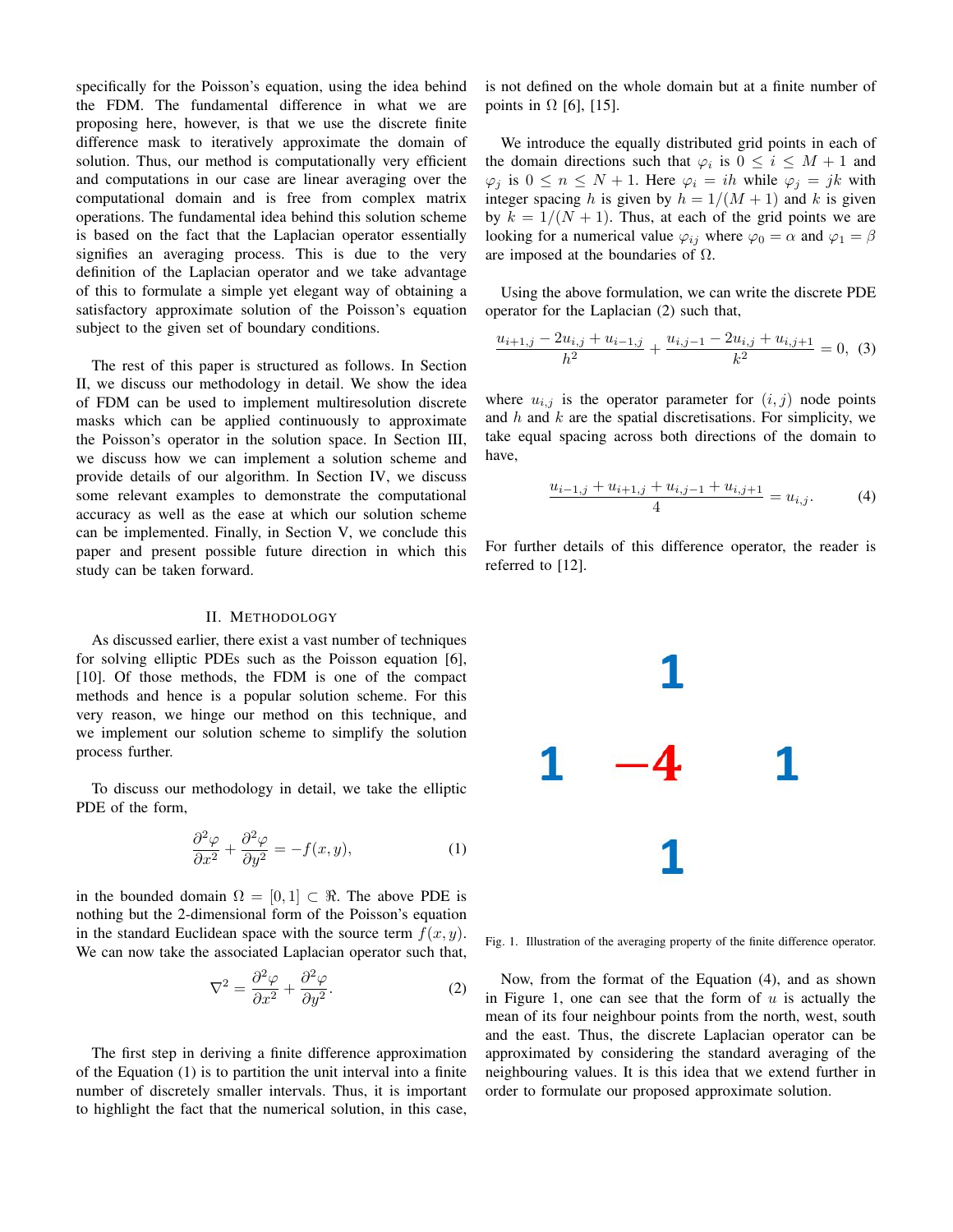Considering the above discussions, we propose to consider the finite difference scheme in (4) as the mask which can be applied as a linear sequence of operative iterations to formulate the approximate solution.

One thought which might arise to the mind of a curious reader might be to understand the behaviour of the approximate solution for the given finite difference scheme in (4) while applying a linear sequence of iterations over the solution domain. In other words, can one write some form of a priori estimates on the stability as well as the boundedness of the approximate solution? i.e. does the consistent scheme we have proposed here successfully approximate the discrete problem. Here, we try to demonstrate this indeed is the case.

**Theorem.** Suppose  $u$  is a continuous differentiable function of order at least 4 in the interval  $[x - h_0, x + h_0]$ , for  $h_0 > 0$ then,  $\frac{u(x+h)-2u(x)+u(x-h)}{h^2}$  is a continuous approximation of the second derivative  $u''$  of u at a point x.

**Proof.** We assume there exist a constant  $C > 0$  such that,

$$
\left| \frac{u(x+h) - 2u(x) + u(x-h)}{h^2} - u''_x \right| \le Ch^2.
$$
 (5)

Using Taylor series expansion up to 4th order we obtain,

$$
u(x+h) = u(x) + hu'(x) + \frac{h^2}{2}u''(x) + \frac{h^3}{6}u'''(x) + \frac{h^4}{24}u''''(\delta^+),
$$

and,

$$
u(x-h) = u(x) - hu'(x) - \frac{h^2}{2}u''(x) - \frac{h^3}{6}u'''(x) - \frac{h^4}{24}u''''(x) - \frac{h^4}{24}u'''(\delta^-),
$$

where,  $\delta^+ \in [x, x+h]$  and  $\delta^- \in [x-h, x]$ .

By using the intermediate value theorem, we can express,

$$
\frac{u(x+h) - 2u(x) + u(x-h)}{h^2} = u''_x + \frac{h^2}{12}u''''(\delta), \quad (6)
$$

where  $\delta \in [x-h, x+h]$ .

Hence, given  $y \in [x - h_0, x + h_0]$ , we can deduce that  $C = \sup \frac{u''''(y)}{12}.$ 

## III. DISCRETE FINITE DIFFERENCE MASKS

In this section, we show the above method can be utilised to formulate an algorithm which can produce approximate solutions of the Poisson's equation subject to a given set of boundary conditions. The idea behind is to utilise the mask given in Equation (4) to successively produce an approximate solution of the chosen PDE. Thus, given four discrete points

each in the direction of north, west, south and east with respect to the boundaries, we can utilise the simple averaging to produce a new point in the solution domain. Figure 2 further illustrates this idea, where the central point shown in the domain is obtained by applying the Laplacian operator which essentially the average of the four neighbouring points as shown. Further, we note that the values on boundaries are known [6].

Starting from the above formulation, we can now add further approximate solution points into the domain by repeating the application of the Laplacian mask on the finer grid generated from the previous iteration. Figure 3 illustrates this procedure.

The process described above can be applied to the solution domain in a linear fashion whereby each iteration brings out a higher resolution in the solution domain. Figures 4 and 5 further illustrates this procedure.

Now, based on the formulation and description, we show how the algorithm for the above procedure can be implemented.

# Algorithm - Approximate Solution using the Laplacian mask.

Set up the PDE problem.

Fix the boundary conditions.

Fix the value h. (this will determine the number of iterations,  $M$ 

For  $i = 1$  to M do,

Group the solution domain. (by finding the 4 point neighbours)

Compute the Solution $_i$ . (using the Laplacian mask)

Update the grid points

Return the final solution.

## IV. EXAMPLES

The discussions in this section focus on how the above described methodology can be validated by way of examples. In particular, we take two examples whereby in each case we have compared our proposed method with the exact solution as well as the standard finite difference numerical method. We show the variation in the error rates as well as the computational efficiencies in each case.

Example 1. In our first example, we take a linear 2 dimensional Poisson problem with the source term,  $6xy(1$  $y$ ) –  $2x<sup>3</sup>$ . This problem also has the exact solution  $u(x, y) =$  $y(1-y)x^3$  on the unit square with the dirichlet boundary conditions,

$$
u(0, y) = 0, \quad u(x, 0) = 0,
$$
  

$$
u(1, y) = y(1 - y), \quad u(x, 1) = 0.
$$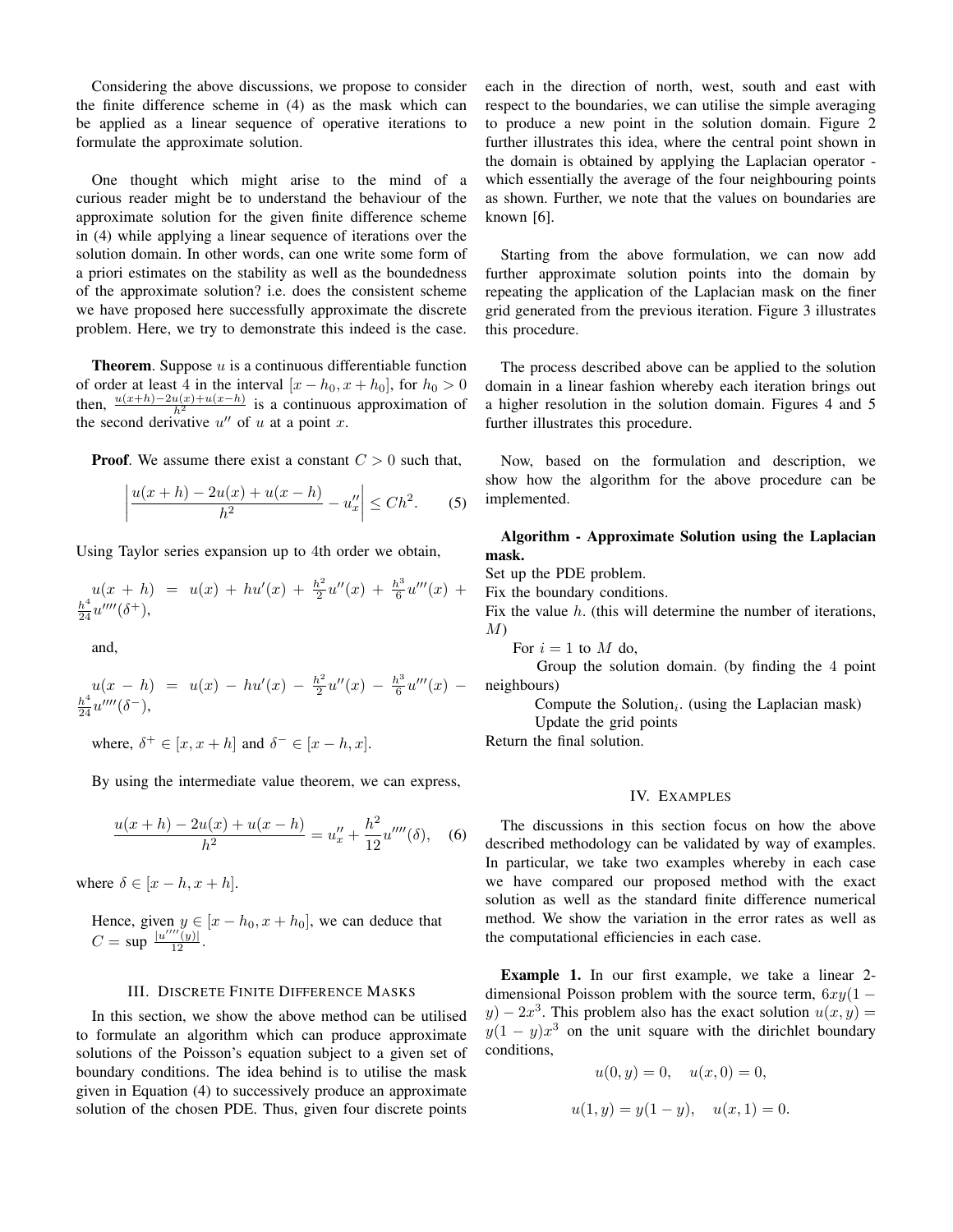

Fig. 2. Illustration of the four point averaging based on the Laplacian mask.



Fig. 3. Illustration of how iterative subdivision can be applied using the Laplacian operator.

Now we solve this problem using the standard finite difference numerical method to try and verify the results against our proposed method. Some typical results are shown in Tables I and II based on the experiments. Figures 6, 7 and 8 show the solution plots for exact, numerical solution using the FDM and our proposed solution respectively.

Example 2. As a second example we use the Poisson's problem with source term  $f = 34\pi^2 sin(5\pi x) sin(3\pi y)$ . Again, the exact solution for this problem is known to be  $u = sin(5\pi x)sin(3\pi y)$  on the unit square with the homogeneous dirichlet boundary conditions,

$$
u(0, y) = 0, \quad u(x, 0) = 0,
$$



Fig. 4. Illustration of how iterative application of the Laplacian on the solution domain.



Fig. 5. General description how the Laplacian operator can be repeatedly applied in the solution domain to obtain more accurate approximations.

$$
u(1, y) = y(1 - y), \quad u(x, 1) = 0.
$$

Again, we solve this problem using the standard finite difference numerical method to try and verify the results against our proposed method. Some typical results are shown in Tables III and IV based on the experiments. Figures 9, 10 and 11 show the solution plots for exact, numerical solution using the FDM and our proposed solution respectively.

Note, for both the examples discussed above we have performed the computation using Matlab on a standard Windows PC.

Looking at the results from both examples, it can be seen that our proposed method approximates the solution of the Poisson's adequately. Though in the first example the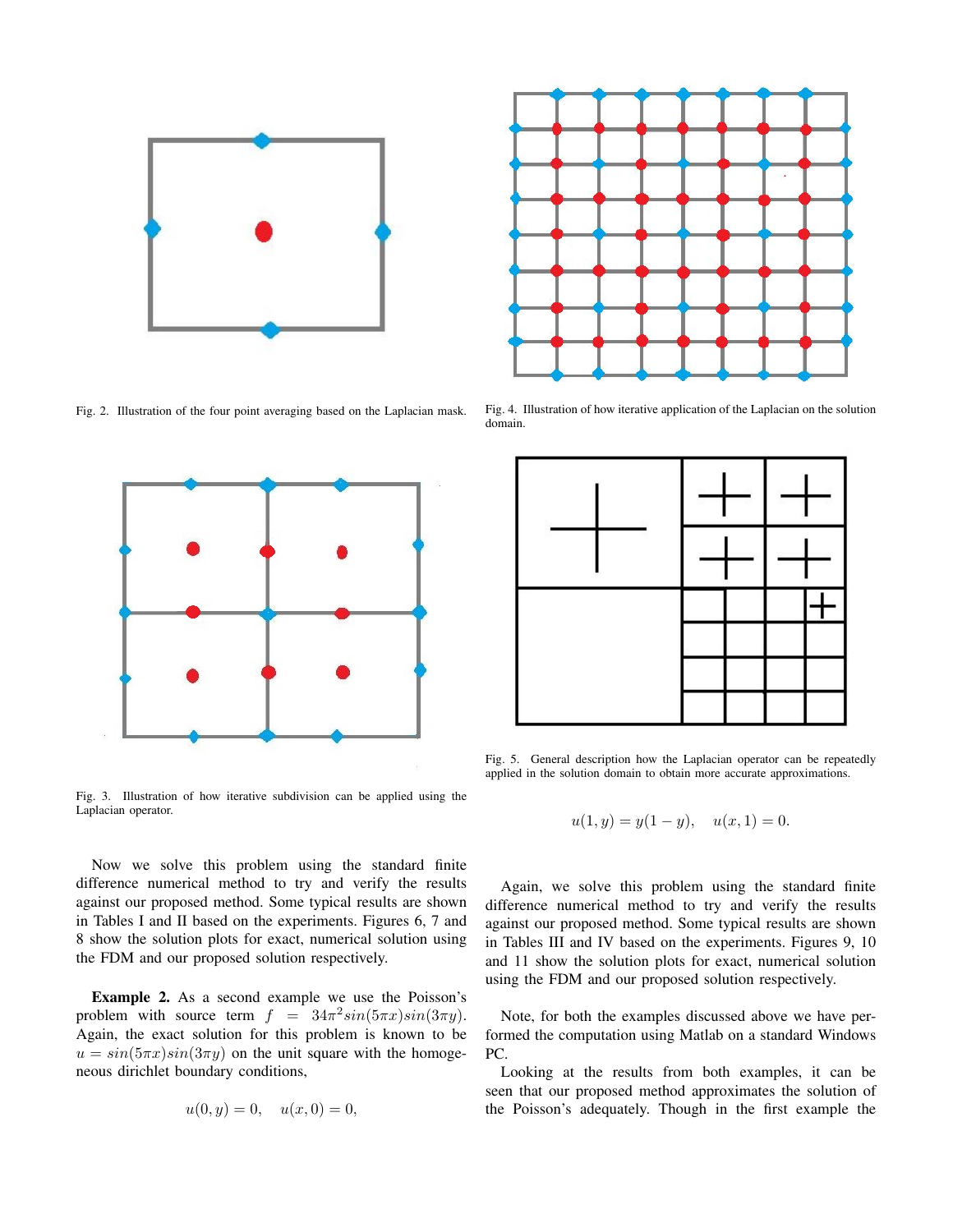#### TABLE I

 $L^2$  norm error values against the analytic solution, COMPARING THE FINITE DIFFERENCE NUMERICAL SOLUTION AGAINST OUR PROPOSED METHOD FOR THE POISSON'S PROBLEM DISCUSSED IN EXAMPLE 1.

| Mesh size          | <b>Numerical FDM</b> | Our proposed method |
|--------------------|----------------------|---------------------|
| $17 \times 17$     | 0.0113               | 0.0308              |
| $65 \times 65$     | 0.0112               | 0.0312              |
| $257 \times 257$   | 0.0056               | 0.0312              |
| $513 \times 513$   | 0.0008               | 0.0312              |
| $1025 \times 1025$ | 0.0002               | 0.0312              |

TABLE II RUN TIME IN SECONDS FOR THE FINITE DIFFERENCE NUMERICAL SOLUTION AGAINST OUR PROPOSED METHOD FOR THE POISSON'S PROBLEM DISCUSSED IN EXAMPLE 1.

| Mesh size          | <b>Numerical FDM</b> | Our proposed method |
|--------------------|----------------------|---------------------|
| $17 \times 17$     | 0.0738               | 0.0067              |
| $65 \times 65$     | 0.3638               | 0.0072              |
| $257 \times 257$   | 4.6331               | 0.0353              |
| $513 \times 513$   | 18.6956              | 0.1582              |
| $1025 \times 1025$ | 74.9183              | 1.049               |

error rate is lower, we can see the error for our method is relatively high in the second example. It is noteworthy, the solution in the second case is noisy with lots of peaks and the averaging method as discussed here is likely to be less accurate in such cases. Nevertheless the solution from our method for example 2 can still be acceptable for situations such as those arising in geometric design. Therefore, we believe there is much merit in our proposed solution scheme, especially given that the implementation of this solution is relatively straightforward and comparatively speaking it is computationally very lightweight.

#### TABLE III

 $L^2$  NORM ERROR VALUES AGAINST THE ANALYTIC SOLUTION, COMPARING THE FINITE DIFFERENCE NUMERICAL SOLUTION AGAINST OUR PROPOSED METHOD FOR THE POISSON'S PROBLEM DISCUSSED IN EXAMPLE 2.

| Mesh size          | <b>Numerical FDM</b> | Our proposed method |
|--------------------|----------------------|---------------------|
| $17 \times 17$     | 0.0679               | 0.6997              |
| $65 \times 65$     | 0.0042               | 0.9524              |
| $257 \times 257$   | 0.0002               | 0.9946              |
| $513 \times 513$   | 0.0225               | 0.9983              |
| $0257 \times 1025$ | 0.3832               | 0.9995              |

| TABLE IV                                                      |  |  |  |  |
|---------------------------------------------------------------|--|--|--|--|
| RUN TIME IN SECONDS COMPARING THE FINITE DIFFERENCE NUMERICAL |  |  |  |  |
| SOLUTION AGAINST OUR PROPOSED METHOD FOR THE POISSON'S        |  |  |  |  |
| PROBLEM DISCUSSED IN EXAMPLE 2.                               |  |  |  |  |

| Mesh size          | <b>Numerical FDM</b> | Our proposed method |
|--------------------|----------------------|---------------------|
| $17 \times 17$     | 0.0736               | 0.0006              |
| $65 \times 65$     | 0.4094               | 0.0015              |
| $357 \times 257$   | 4.7123               | 0.0196              |
| $513 \times 513$   | 18.8158              | 0.1398              |
| $1025 \times 1025$ | 74.7506              | 0.9213              |



Fig. 6. Plot of the exact solution for the Poisson's problem discussed in Example 1.



Fig. 7. Plot of the numerical finite difference solution for the Poisson's problem discussed in Example 1.

## V. CONCLUSION

In this paper, we have discussed a fast approximate solution method for the Poisson's equation subject to various boundary conditions. The solution technique we have discussed here makes use of the discrete finite difference Laplacian operator arising from the finite difference numerical solutions of PDEs. We have shown the existence as well as the stability of the discrete Laplacian operator for the approximate solution method we discuss here. We have discussed examples which validate both the accuracy as well as the computational efficiency of our method. The results indicate our method has merit, especially where pseudo approximate solutions are called. We note this might be very applicable in real time geometric design scenarios, for example.

The work discussed here is preliminary in our opinion. Hence there is much room for improvement. For example, we have taken the standard Laplacian masks and applied them iteratively in a linear form in the solution space. It would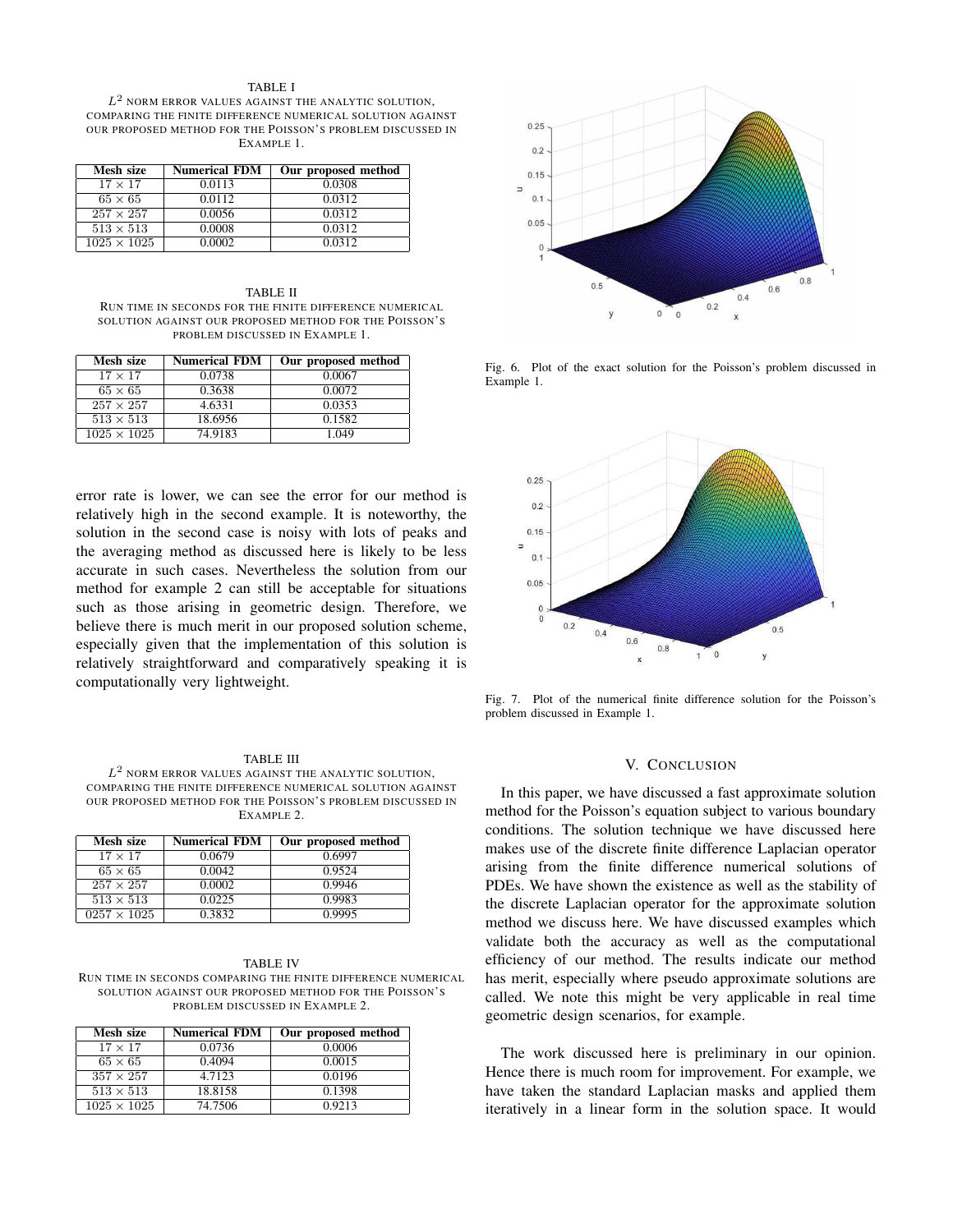

Fig. 8. Plot of the proposed solution for the Poisson's problem discussed in Example 1.



Fig. 9. Plot of the exact solution for the Poisson's problem discussed in Example 2.

be interesting to introduce dynamic and non-linear parameters into the Laplacian operator to locally adjust the solution as the iteration progress. For example, for the problem discussed in Example 2, this could be very applicable. A further line of research would be to look into adopting the method presented to find approximate solutions of higher order elliptic PDEs such as the Biharmonic equation [16], [7], [14].

## VI. ACKNOWLEDGEMENT

This work was supported by the European Union's Horizon 2020 Programme H2020-MSCA-RISE-2017, under the project PDE-GIR with grant number 778035.

#### **REFERENCES**

[1] N. Ahmat, G. Gonzlez-Castro and H. Ugail, Automatic Shape Optimisation of Pharmaceutical Tablets using Partial Differential Equations, Computers and Structures, 130 19, (2013).



Fig. 10. Plot of the numerical FDM solution for the Poisson's problem discussed in Example 2.



Fig. 11. Plot of the proposed solution for the Poisson's problem discussed in Example 2.

- [2] M. Andersson, R. Sigurdsson and M. Passare, Analytic Solutions to Partial Differential Equations, in Complex Convexity and Analytic Functionals, Progress in Mathematics, 225, 129-150, (2004).
- [3] E.F. Anley, Numerical Solutions of Elliptic Partial Differential Equations by Using Finite Volume Method, Pure and Applied Mathematics Journal, 5(4), 120-129, (2015).
- [4] R.J. Blakely, Potential Theory in Gravity and Magnetic Applications, Cambridge University Press, (2010).
- [5] E. Chaudhry, S. J. Bian, H. Ugail, X. Jin and L. You, Dynamic Skin Deformation using Finite Difference Solutions for Character Animation, Computers and Graphics, 46(1), 294-305, (2015).
- [6] F.W. Dorr, The Direct Solution of the Discrete Poisson Equation on a Rectangle, SIAM Review, 12(2), (1970).
- [7] G. Gonzalez, R. Spares, H. Ugail, B.R. Whiteside and J. Sweeney, Towards the Analytic Characterization of Micro and Nano Surface Features using the Biharmonic Equation, Applied Mathematical Modelling, 36 (3), 1161-1172, (2012).
- [8] A. Iserles, A First Course in the Numerical Analysis of Differential Equations, Cambridge University Press, (2008).
- [9] M. Kazhdan, M. Bolitho and H. Hoppe, Poisson Surface Reconstruction, in Eurographics Symposium on Geometry Processing, (2006).
- [10] M. Meyer, M. Desbrun, P. Schroder, and A.H. Barr, Discrete Differential-Geometry Operators for Triangulated 2-Manifolds, in Hege